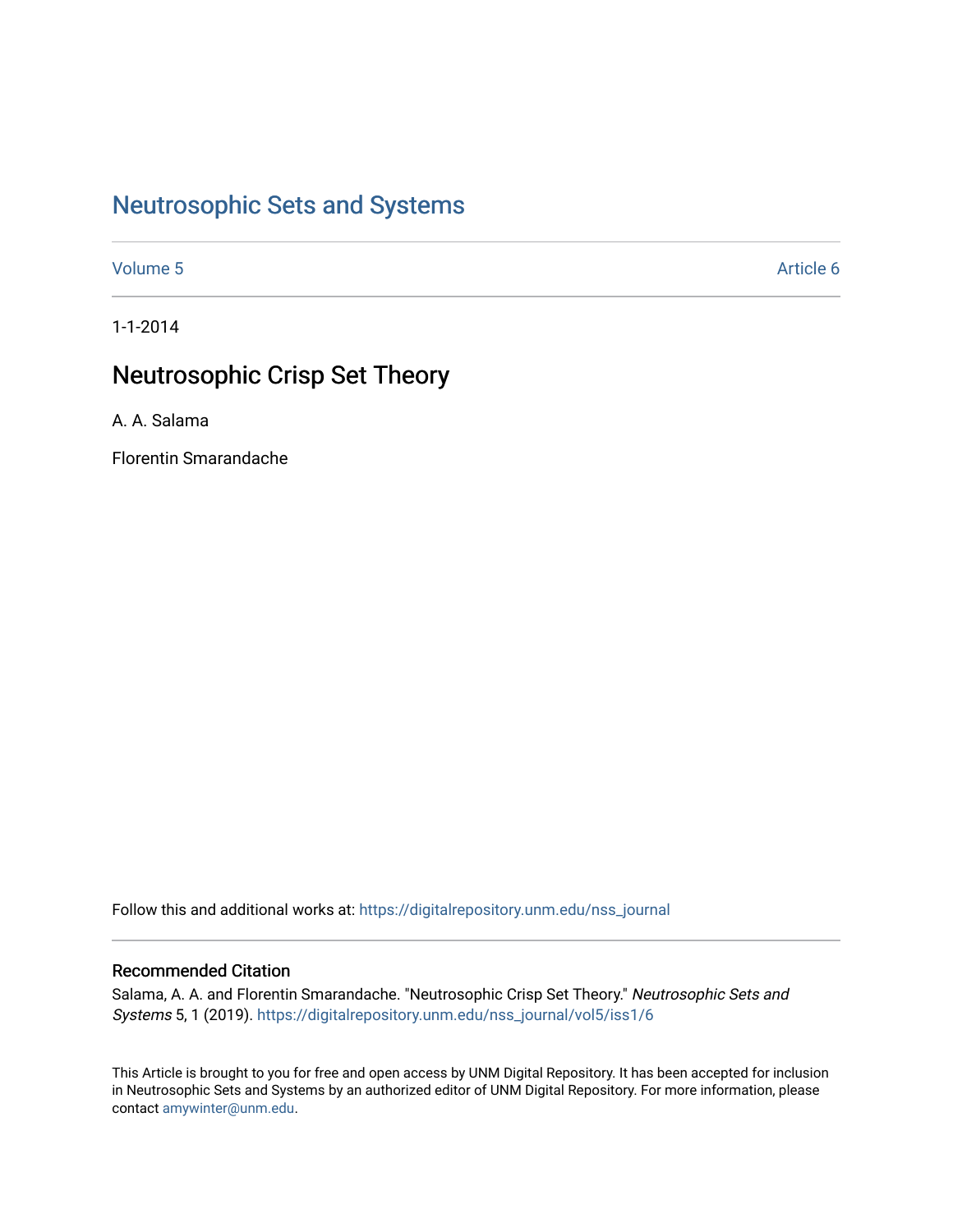

# **Neutrosophic Crisp Set Theory**

**A. A. Salama<sup>1</sup> and Florentin Smarandache<sup>2</sup>**

<sup>1</sup> Department of Mathematics and Computer Science, Faculty of Sciences, Port Said University, 23 December Street, Port Said 42522, Egypt. Emai[l:drsalama44@gmail.com](mailto:drsalama44@gmail.com)

<sup>2</sup> Department of Mathematics, University of New Mexico 705 Gurley Ave. Gallup, NM 87301, USA.

Emai[l:smarand@unm.edu](mailto:smarand@unm.edu)

**Abstract.** The purpose of this paper is to introduce new types of neutrosophic crisp sets with three types 1, 2, 3. After given the fundamental definitions and operations, we obtain several properties, and discussed the relation-

ship between neutrosophic crisp sets and others. Also, we introduce and study the neutrosophic crisp point and neutrosophic crisp relations. Possible applications to database are touched upon.

**Keywords**: Neutrosophic Set, Neutrosophic Crisp Sets; Neutrosophic Crisp Relations; Generalized Neutrosophic Sets; Intuitionistic Neutrosophic Sets.

#### **1 Introduction**

Since the world is full of indeterminacy, the neutrosophics found their place into contemporary research. The fundamental concepts of neutrosophic set, introduced by Smarandache in [16, 17, 18] and Salama et al. in [4, 5, 6, 7, 8, 9, 10, 11, 15, 16, 19,20, 21], provides a natural foundation for treating mathematically the neutrosophic phenomena which exist pervasively in our real world and for building new branches of neutrosophic mathematics. Neutrosophy has laid the foundation for a whole family of new mathematical theories generalizing both their classical and fuzzy counterparts [1, 2, 3, 4, 23] such as a neutrosophic set theory. In this paper we introduce new types of neutrosophic crisp set. After given the fundamental definitions and operations, we obtain several properties, and discussed the relationship between neutrosophic crisp sets and others. Also, we introduce and study the neutrosophic crisp points and relation between two new neutrosophic crisp notions. Finally, we introduce and study the notion of neutrosophic crisp relations.

#### **2 Terminologies**

We recollect some relevant basic preliminaries, and in particular, the work of Smarandache in [16, 17, 18], and Salama et al. [7, 11, 12, 20]. Smarandache introduced the neutrosophic components T, I, F which represent the membership, indeterminacy, and non-membership values respectively, where  $\begin{bmatrix} 0 \\ 1 \end{bmatrix}$  is nonstandard unit interval.

**Definition 2.1 [ 7]** 

A neutrosophic crisp set (NCS for short)

 $A = \langle A_1, A_2, A_3 \rangle$  can be identified to an ordered triple  $A_1, A_2, A_3$  are subsets on X and every crisp set in X is obviously a NCS having the form  $\langle A_1, A_2, A_3 \rangle$ ,

Salama et al. constructed the tools for developed neutrosophic crisp set, and introduced the NCS  $\phi_N$ ,  $X_N$  in X as follows:

 $\phi_N$  may be defined as four types:

- i) Type1:  $\phi_N = \langle \phi, \phi, X \rangle$ , or ii) Type2:  $\phi_N = \langle \phi, X, X \rangle$ , or iii) Type3:  $\phi_N = \langle \phi, X, \phi \rangle$ , or iv) Type4:  $\phi_N = \langle \phi, \phi, \phi \rangle$
- 1)  $X_N$  may be defined as four types
- i) Type1:  $X_N = \langle X, \phi, \phi \rangle$ , ii) Type2:  $X_N = \langle X, X, \phi \rangle$ , iii) Type3:  $X_N = \langle X, X, \phi \rangle$ , iv) Type4:  $X_N = \langle X, X, X \rangle$ ,

### **Definition 2.2 [6, 7]**

Let  $A = \langle A_1, A_2, A_3 \rangle$  a NCS on *X*, then the complement of the set  $A(A^c)$ , for short ) may be defined as three kinds

(C<sub>1</sub>) Type1: 
$$
A^c = \langle A^c_1, A^c_2, A^c_3 \rangle
$$
,  
(C<sub>2</sub>) Type2:  $A^c = \langle A_3, A_2, A_1 \rangle$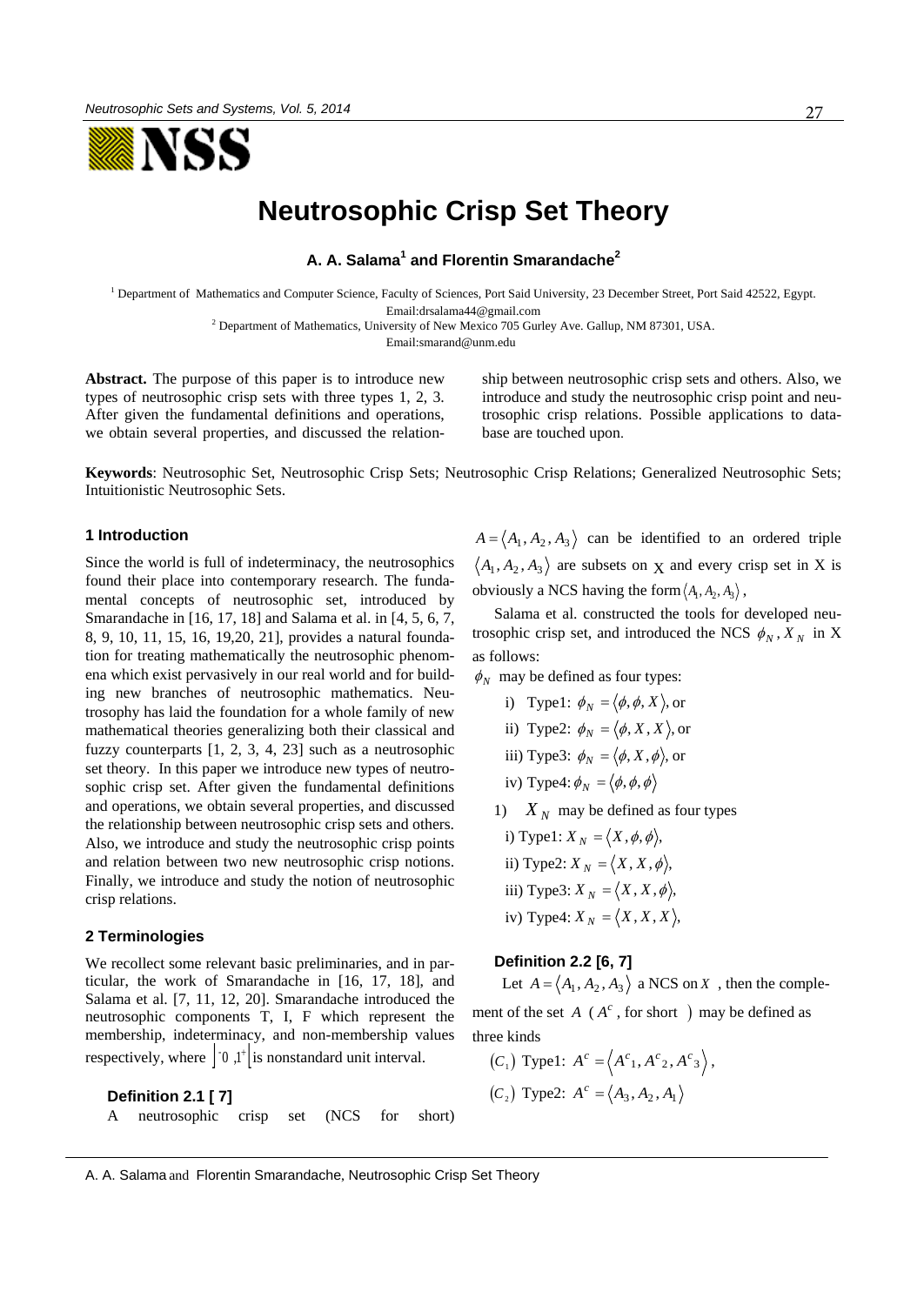$(C_3)$  Type3:  $A^c = \langle A_3, A^c_2, A_1 \rangle$ 

### **Definition 2.3 [6, 7]**

Let  $X$  be a non-empty set, and NCSS  $A$  and  $B$  in the form  $A = \langle A_1, A_2, A_3 \rangle$ ,  $B = \langle B_1, B_2, B_3 \rangle$ , then we may consider two possible definitions for subsets ( $A \subseteq B$ )

 $(A \subseteq B)$  may be defined as two types:

1) Type1:  $A \subseteq B \Leftrightarrow A_1 \subseteq B_1, A_2 \subseteq B_2$  and  $A_3 \supseteq B_3$  or

2) Type2:  $A \subseteq B \Leftrightarrow A_1 \subseteq B_1, A_2 \supseteq B_2$  and  $A_3 \supseteq B_3$ .

#### **Definition 2.5 [6, 7]**

Let X be a non-empty set, and NCSs A and B in the form  $A = \langle A_1, A_2, A_3 \rangle$ ,  $B = \langle B_1, B_2, B_3 \rangle$  are NCSS Then

- 1)  $A \cap B$  may be defined as two types:
	- i. Type1:  $A \cap B = \langle A_1 \cap B_1, A_2 \cap B_2, A_3 \cup B_3 \rangle$  or
- ii. Type2:  $A \cap B = \langle A_1 \cap B_1, A_2 \cup B_2, A_3 \cup B_3 \rangle$
- 2)  $A \cup B$  may be defined as two types:
	- i) Type1:  $A \cup B = \langle A_1 \cup B_1, A_2 \cap B_2, A_3 \cup B_3 \rangle$  or
	- ii) Type2:  $A \cup B = \langle A_1 \cup B_1, A_2 \cap B_2, A_3 \cap B_3 \rangle$ .

#### **3 Some Types of Neutrosophic Crisp Sets**

We shall now consider some possible definitions for some types of neutrosophic crisp sets

#### **Definition 3.1**

The object having the form  $A = \langle A_1, A_2, A_3 \rangle$  is called

- 1) **(Neutrosophic Crisp Set with Type 1)** If satisfying  $A_1 \cap A_2 = \phi$ ,  $A_1 \cap A_3 = \phi$  and  $A_2 \cap A_3 = \phi$ . (NCS-Type1 for short).
- 2) **(Neutrosophic Crisp Set with Type 2 )** If satisfying  $A_1 \cap A_2 = \emptyset$ ,  $A_1 \cap A_3 = \emptyset$  and  $A_2 \cap A_3 = \emptyset$  and  $A_1 \cup A_2 \cup A_3 = X$ . (NCS-Type2 for short).
- 3) **(Neutrosophic Crisp Set with Type 3 )** If satisfying  $A_1 \cap A_2 \cap A_3 = \phi$  and  $A_1 \cup A_2 \cup A_3 = X$ . (NCS-Type3 for short). **Definition 3.3**
- **1) (Neutrosophic Set [9, 16, 17]):** Let X be a nonempty fixed set. A neutrosophic set ( NS for short) *A* is an object having the form  $A = \langle \mu_A(x), \sigma_A(x), \nu_A(x) \rangle$ where  $\mu_A(x), \sigma_A(x)$  and  $v_A(x)$  which represent the degree of membership function (namely  $\mu_A(x)$ ), the degree of indeterminacy (namely  $\sigma_A(x)$ ), and the degree of non-member ship (namely  $v_A(x)$ ) respectively of each element  $x \in X$  to the set A where  $0^{-} \leq \mu_A(x), \sigma_A(x), \nu_A(x) \leq 1^{+}$ and  $0^{-} \leq \mu_A(x) + \sigma_A(x) + \nu_A(x) \leq 3^{+}$ .

**2) (Generalized Neutrosophic Set [8] ):** Let X be a non-empty fixed set. A generalized neutrosophic (GNS for short) set *A* is an object having the form  $A = \langle x, \mu_A(x), \sigma_A(x), \nu_A(x) \rangle$  where  $\mu_A(x), \sigma_A(x)$  and  $v_A(x)$  which represent the degree of member ship function (namely  $\mu_A(x)$ ), the degree of indeterminacy (namely  $\sigma_A(x)$ ), and the degree of non-member ship (namely  $v_A(x)$ ) respectively of each element  $x \in X$  to the set A where  $0^- \leq \mu_A(x), \sigma_A(x), \nu_A(x) \leq 1^+$  and the functions satisfy the condition the functions satis<br>  $\mu_A(x) \wedge \sigma_A(x) \wedge \nu_A(x) \le 0.5$  and  $0^{-} \leq \mu_A(x) + \sigma_A(x) + \nu_A(x) \leq 3^{+}$ .

**3) (Intuitionistic Neutrosophic Set [22]).** Let X be a non-empty fixed set. An intuitionistic neutrosophic set *A* (INS for short) is an object having the form  $A = \langle \mu_A(x), \sigma_A(x), \nu_A(x) \rangle$  where  $\mu_A(x), \sigma_A(x)$  and  $\nu_A(x)$ which represent the degree of member ship function (namely  $\mu_A(x)$ ), the degree of indeterminacy (namely  $\sigma_A(x)$ ), and the degree of non-member ship (name- $\ln V_A(x)$  respectively of each element  $x \in X$  to the set *A* where  $0.5 \leq \mu_A(x), \sigma_A(x), \nu_A(x)$  and the functions satisfy the condition  $\mu_A(x) \wedge \sigma_A(x) \leq 0.5$ ,  $\mu_A(x) \wedge \nu_A(x) \le 0.5, \qquad \sigma_A$  $\sigma_A(x) \wedge \nu_A(x) \leq 0.5$ 

and  $-0 \leq \mu_A(x) + \sigma_A(x) + \nu_A(x) \leq 2^+$ . A neutrosophic crisp with three types the object  $A = \langle A_1, A_2, A_3 \rangle$  can be identified to an ordered triple  $\langle A_1, A_2, A_3 \rangle$  are subsets on X, and every crisp set in X is obviously a NCS having the form  $\langle A_1, A_2, A_3 \rangle$ .

Every neutrosophic set  $A = \langle \mu_A(x), \sigma_A(x), \nu_A(x) \rangle$  on X is obviously on NS having the form  $\langle \mu_A(x), \sigma_A(x), \nu_A(x) \rangle$ .

#### **Remark 3.1**

- 1)The neutrosophic set not to be generalized neutrosophic set in general.
- 2)The generalized neutrosophic set in general not intuitionistic NS but the intuitionistic NS is generalized NS.

$$
Intuitionistic NS \longrightarrow Generalized NS \longrightarrow NS
$$

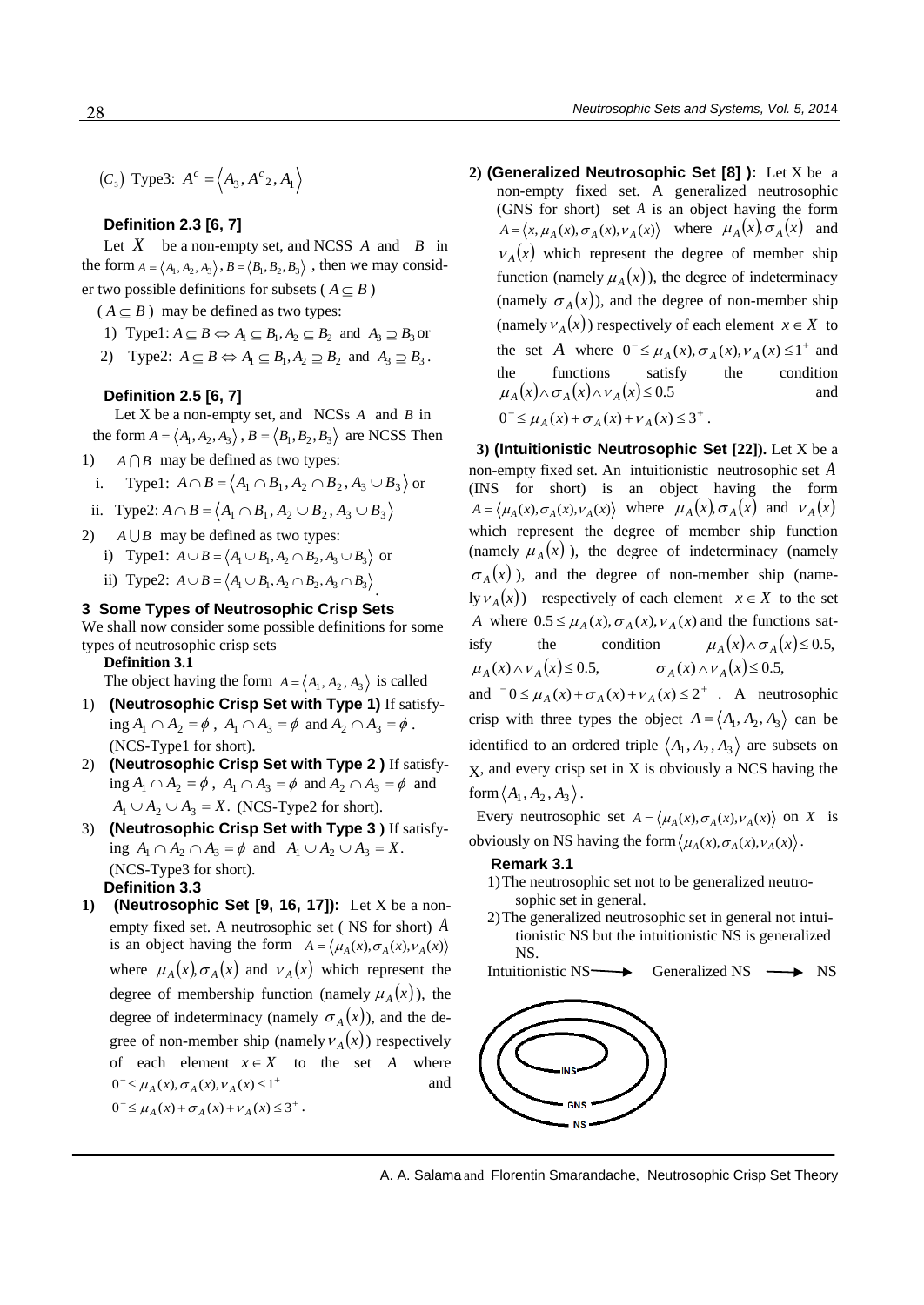**Fig. 1.** Represents the relation between types of NS

#### **Corollary 3.1**

Let X non-empty fixed set and  $A = \langle \mu_A(x), \sigma_A(x), \nu_A(x) \rangle$ 

be INS on X Then: 1) Type1- $A^c$  of INS be a GNS. 2) Type2- $A^c$  of INS be a INS. 3) Type3- $A^c$  of INS be a GNS.

#### **Proof**

Since A INS then  $\mu_A(x), \sigma_A(x), \nu_A(x)$ , and  $\mu_A(x) \wedge \sigma_A(x) \le 0.5, \nu_A(x) \wedge \mu_A(x) \le 0.5$  $v_A(x) \wedge \sigma_A(x) \leq 0.5$  Implies

 $\mu^{c}$ <sub>*A*</sub>(*x*),  $\sigma^{c}$ <sub>*A*</sub>(*x*),  $\nu^{c}$ <sub>*A*</sub>(*x*)  $\leq$  0.5 then is not to be Type1-*A<sup>c</sup>* INS. On other hand the Type  $2 - A^c$ ,

 $A^c = \langle v_A(x), \sigma_A(x), \mu_A(x) \rangle$  be INS and Type3- $A^c$ ,  $A^c = \langle V_A(x), \sigma^c{}_A(x), \mu_A(x) \rangle$  and  $\sigma^c{}_A(x) \le 0.5$  implies to  $A^c = \langle V_A(x), \sigma^c{}_A(x), \mu_A(x) \rangle$  GNS and not to be INS

#### **Example 3.1**

Let  $X = \{a, b, c\}$ , and  $A, B, C$  are neutrosophic sets on  $X, A = \langle 0.7, 0.9, 0.8 \rangle \setminus a, (0.6, 0.7, 0.6) \setminus b, (0.9, 0.7, 0.8 \setminus c),$  $B = \langle 0.7, 0.9, 0.5 \rangle \setminus a$ ,  $(0.6, 0.4, 0.5) \setminus b$ ,  $(0.9, 0.5, 0.8 \setminus c)$  $C = \langle 0.7, 0.9, 0.5 \rangle \setminus a$ ,  $(0.6, 0.8, 0.5) \setminus b$ ,  $(0.9, 0.5, 0.8 \setminus c)$  By the Definition 3.3 no.3  $\mu_A(x) \wedge \sigma_A(x) \wedge \nu_A(x) \ge 0.5$ , A be not GNS and INS,  $B = \langle 0.7, 0.9, 0.5 \rangle \setminus a$ ,  $(0.6, 0.4, 0.5) \setminus b$ ,  $(0.9, 0.5, 0.8 \setminus c)$  not INS, where  $\sigma_A$  (*b*) = 0.4 < 0.5. Since

 $\mu_B(x) \wedge \sigma_B(x) \wedge \nu_B(x) \leq 0.5$  then *B* is a GNS but not INS.  $A^c = \langle 0.3, 0.1, 0.2 \rangle \setminus a$ ,  $(0.4, 0.3, 0.4) \setminus b$ ,  $(0.1, 0.3, 0.2 \setminus c)$ 

Be a GNS, but not INS.

 $B^c = \langle 0.3, 0.1, 0.5 \rangle \setminus a$ ,  $(0.4, 0.6, 0.5) \setminus b$ ,  $(0.1, 0.5, 0.2 \setminus c)$ 

Be a GNS, but not INS, C be INS and GNS,

 $C^c = \langle 0.3, 0.1, 0.5 \rangle \setminus a$ ,  $(0.4, 0.2, 0.5) \setminus b$ ,  $(0.1, 0.5, 0.2 \setminus c)$ Be a GNS but not INS.

### **Definition 3.2**

A NCS-Type1  $\phi_{N_1}$ ,  $X_{N_1}$  in X as follows:

- 1)  $\phi_{N_1}$  may be defined as three types:
	- i) Type1:  $\phi_{N_1} = \langle \phi, \phi, X \rangle$ , or
	- ii) Type2:  $\phi_{N_1} = \langle \phi, X, \phi \rangle$ , or
	- iii) Type3:  $\phi_N = \langle \phi, \phi, \phi \rangle$ .
- 2)  $X_{N_1}$  may be defined as one type

Type1:  $X_{N_1} = \langle X, \phi, \phi \rangle$ .

### **Definition 3.3**

A NCS-Type2,  $\phi_{N_2}$ ,  $X_{N_2}$  in X as follows:

- 1)  $\phi_{N_2}$  may be defined as two types:
- i) Type1:  $\phi_{N_2} = \langle \phi, \phi, X \rangle$ , or
- ii) Type2:  $\phi_{N_2} = \langle \phi, X, \phi \rangle$
- 2)  $X_{N_2}$  may be defined as one type

Type1: 
$$
X_{N_2} = \langle X, \phi, \phi \rangle
$$

### **Definition 3.4**

A NCS-Type 3,  $\phi_{N3}$ ,  $X_{N3}$  in X as follows:

- 1)  $\phi_{N_3}$  may be defined as three types:
- i) Type1:  $\phi_{N3} = \langle \phi, \phi, X \rangle$ , or
- ii) Type2:  $\phi_{N3} = \langle \phi, X, \phi \rangle$ , or
- iii) Type3:  $\phi_{N3} = \langle \phi, X, X \rangle$ .
- 2)  $X_{N_3}$  may be defined as three types
- i) Type1:  $X_{N3} = \langle X, \phi, \phi \rangle$ ,
- ii) Type2:  $X_{N3} = \langle X, X, \phi \rangle$ ,
- iii) Type3:  $X_{N3} = \langle X, \phi, X \rangle$ ,

### **Corollary 3.2**

In general

- 1- Every NCS-Type 1, 2, 3 are NCS.
- 2- Every NCS-Type 1 not to be NCS-Type2, 3.
- 3- Every NCS-Type 2 not to be NCS-Type1, 3.
- 4- Every NCS-Type 3 not to be NCS-Type2, 1, 2.
- 5- Every crisp set be NCS.

The following Venn diagram represents the relation between NCSs



**Fig 1.** Venn diagram represents the relation between NCSs

### **Example 3.2**

Let  $X = \{a,b,c,d,e,f\}$ ,  $A = \langle \{a,b,c,d\}, \{e\}, \{f\} \rangle$ ,  $D = \langle \{a,b\}, \{e,c\}, \{f,d\} \rangle$  be a NCS-Type 2,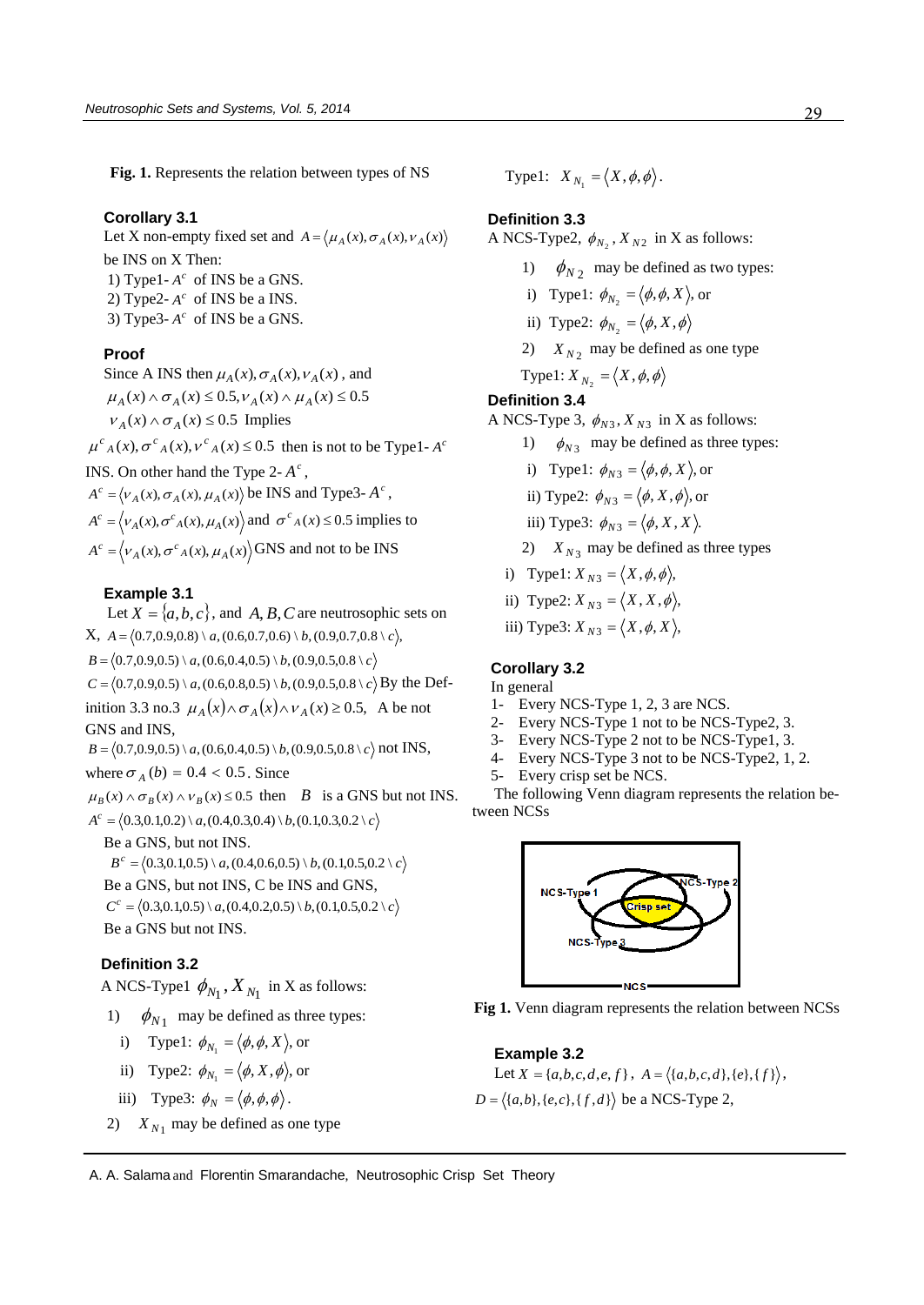$B = \langle \{a,b,c\}, \{d\}, \{e\} \rangle$  be a NCT-Type1 but not NCS-Type 2, 3.  $C = \langle \{a,b\}, \{c,d\}, \{e,f,a\} \rangle$  be a NCS-Type 3.but not NCS-Type1, 2.

### **Definition 3.5**

Let X be a non-empty set,  $A = \langle A_1, A_2, A_3 \rangle$ 

1)If A be a NCS-Type1 on *X* , then the complement of the set  $A(A^c)$ , for short  $\overline{a}$  maybe defined as one

kind of complement Type1:  $A^c = \langle A_3, A_2, A_1 \rangle$ .

2) If A be a NCS-Type  $2 \text{ on } X$ , then the complement of the set  $A(A^c, \text{ for short } )$  may be defined

as one kind of complement  $A^c = \langle A_3, A_2, A_1 \rangle$ .

3) If *A* be NCS-Type3 on *X* , then the complement of the set  $A(A^c)$ , for short ) maybe defined as one kind of complement defined as three kinds of complements

$$
(C_1) \text{ Type1: } A^c = \langle A^c_1, A^c_2, A^c_3 \rangle,
$$

$$
(C_2) \text{ Type2: } A^c = \langle A_3, A_2, A_1 \rangle
$$

$$
(C_3)
$$
 Type3:  $A^c = \langle A_3, A^c_2, A_1 \rangle$ 

### **Example 3.3**

Let *X* = {*a*,*b*,*c*,*d*,*e*,*f* },  $A = \langle \{a,b,c,d\}, \{e\}, \{f\} \rangle$  be a NCS-Type 2,  $B = \langle \{a,b,c\}, \{\phi\}, \{d,e\} \rangle$  be a NCS-Type1.,  $C = \langle \{a,b\}, \{c,d\}, \{e,f\} \rangle$  NCS-Type 3, then the complement  $A = \langle \{a,b,c,d\}, \{e\}, \{f\} \rangle$ ,

 $A^c = \langle \{f\}, \{e\}, \{a, b, c, d\} \rangle$  NCS-Type 2, the complement of  $B = \langle \{a,b,c\}, \{\phi\}, \{d,e\} \rangle$ ,  $B^c = \langle \{d,e\}, \{\phi\}, \{a,b,c\} \rangle$ NCS-Type1. The complement of  $C = \langle \{a,b\}, \{c,d\}, \{e,f\} \rangle$  may be defined as three types: Type 1:  $C^c = \langle \{c, d, e, f\}, \{a, b, e, f\}, \{a, b, c, d\} \rangle$ .

Type 2:  $C^c = \langle \{e, f\}, \{a,b,e,f\}, \{a,b\} \rangle$ ,

Type 3:  $C^c = \langle \{e, f\}, \{c, d\}, \{a, b\} \rangle$ ,

### **Proposition 3.1**

Let  $\{A_j : j \in J\}$  be arbitrary family of neutrosophic crisp subsets on X, then

1)  $\cap A_j$  may be defined two types as :

i) Type1: 
$$
\bigcap A_j = \bigg\langle \bigcap Aj_1, \bigcap A_{j_2}, \bigcup A_{j_3} \bigg\rangle
$$
, or  
ii) Type2:  $\bigcap A_j = \bigg\langle \bigcap Aj_1, \bigcup A_{j_2}, \bigcup A_{j_3} \bigg\rangle$ .

2)  $\cup A_j$  may be defined two types as :

1) Type1:  $\bigcup A_j = \left\langle \bigcup A_{j_1} \cap A_{j_2} \cap A_{j_3} \right\rangle$  or

2) Type2: 
$$
\bigcup A_j = \bigg\langle \bigcup Aj_1, \bigcup A_{j_2}, \bigcap A_{j_3} \bigg\rangle.
$$

#### **Definition 3.6**

(a) If  $B = \langle B_1, B_2, B_3 \rangle$  is a NCS in Y, then the preimage of B under f, denoted by  $f^{-1}(B)$ , is a NCS in X defined by  $f^{-1}(B) = \left\langle f^{-1}(B_1), f^{-1}(B_2), f^{-1}(B_3) \right\rangle$ .

(b) If  $A = \langle A_1, A_2, A_3 \rangle$  is a NCS in X, then the image of A under  $f$ , denoted by  $f(A)$ , is the a NCS in **Y** defined by  $f(A) = \langle f(A_1), f(A_2), f(A_3) \rangle$ .

Here we introduce the properties of images and preimages some of which we shall frequently use in the following.

#### **Corollary 3.3**

Let  $A$ ,  $\{A_i : i \in J\}$ , be a family of NCS in X, and B,  $\{B_j : j \in K\}$  NCS in Y, and  $f : X \to Y$  a function. Then (a)  $A_1 \subseteq A_2 \Leftrightarrow f(A_1) \subseteq f(A_2)$ ,  $B_1 \subseteq B_2 \Leftrightarrow f^{-1}(B_1) \subseteq f^{-1}(B_2),$ (b)  $A \subseteq f^{-1}(f(A))$  and if f is injective, then  $A = f^{-1}(f(A))$ , (c)  $f^{-1}(f(B)) \subseteq B$  and if f is surjective, then  $f^{-1}(f(B)) = B,$ (d)  $f^{-1}(\cup B_i)$   $) = f^{-1}(B_i)$ ,  $f^{-1}(\cap B_i)$   $) = \cap f^{-1}(B_i)$ , (e)  $f(\cup A_{ii}) = \cup f(A_{ii})$ ;  $f(\cap A_{ii}) \subseteq \cap f(A_{ii})$ ; and if f is injective, then  $f(\bigcap A_{i}$   $) = \bigcap f(A_{i}$ ; (f)  $f^{-1}(Y_N) = X_N$ ,  $f^{-1}(\phi_N) = \phi_N$ . (g)  $f(\phi_N) = \phi_N$ ,  $f(X_N) = Y_N$ , if f is subjective. **Proof**  Obvious

### **4 Neutrosophic Crisp Points**

One can easily define a nature neutrosophic crisp set in X, called "neutrosophic crisp point" in X, corresponding to an element X:

### **Definition 4.1**

Let  $A = \langle A_1, A_2, A_3 \rangle$ , be a neutrosophic crisp set on a set X, then  $p = \langle {p_1}, {p_2}, {p_3} \rangle$ ,  $p_1 \neq p_2 \neq p_3 \in X$  is called a neutrosophic crisp point on A.

30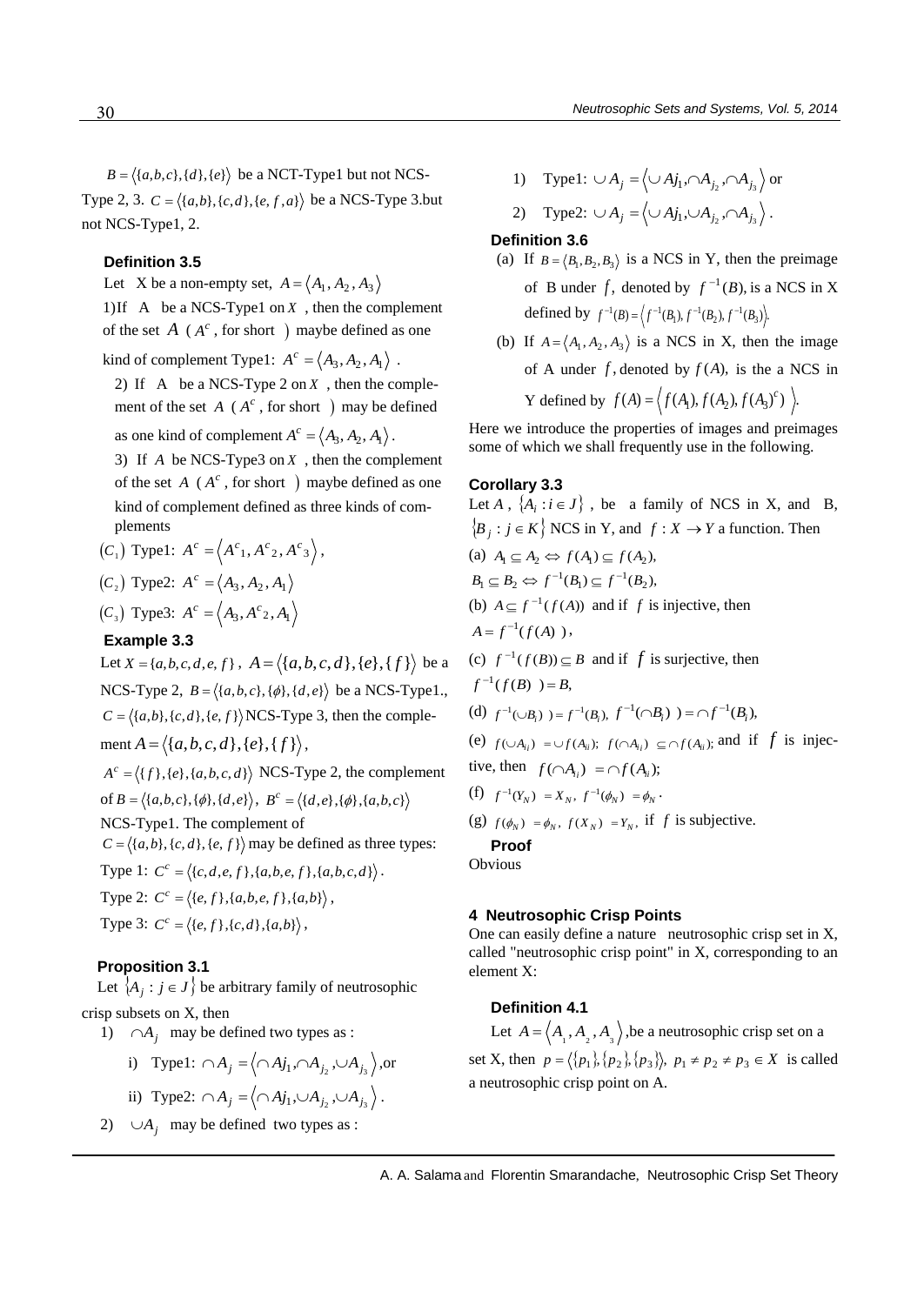A NCP  $p = \langle \{p_1\}, \{p_2\}, \{p_3\} \rangle$ , is said to be belong to a neutrosophic crisp set  $A = \langle A_1, A_2, A_3 \rangle$ , of X, denoted by  $p \in A$ , if may be defined by two types

Type 1:  $\{p_1\} \subseteq A_1, \{p_2\} \subseteq A_2$  and  $\{p_3\} \subseteq A_3$  or Type 2:  $\{p_1\} \subseteq A_1, \{p_2\} \supseteq A_2$  and  $\{p_3\} \subseteq A_3$ 

### **Theorem 4.1**

Let  $A = \langle A_1, A_2, A_3 \rangle$  and  $B = \langle B_1, B_2, B_3 \rangle$ , be neutrosophic crisp subsets of X. Then  $A \subseteq B$  iff  $p \in A$  implies  $p \in B$  for any neutrosophic crisp point p in X.

#### **Proof**

Let  $A \subseteq B$  and  $p \in A$ , Type 1:  $\{p_1\} \subseteq A_1$ ,  $\{p_2\} \subseteq A_2$  and  ${p_3} \subseteq A_3$  or Type 2:  ${p_1} \subseteq A_1, {p_2} \supseteq A_2$  and  ${p_3} \subseteq A_3$ Thus  $p \in B$ . Conversely, take any point in X. Let  $p_1 \in A_1$ and  $p_2 \in A_2$  and  $p_3 \in A_3$ . Then *p* is a neutrosophic crisp point in X. and  $p \in A$ . By the hypothesis  $p \in B$ . Thus  $p_1 \in B_1$  or Type1:  $\{p_1\} \subseteq B_1, \{p_2\} \subseteq B_2$  and  ${p_3} \subseteq B_3$  or Type 2:  ${p_1} \subseteq B_1, {p_2} \supseteq B_2$  and  ${p_3} \subseteq B_3$ . Hence  $A \subseteq B$ .

### **Theorem 4.2**

Let  $A = \langle A_1, A_2, A_3 \rangle$ , be a neutrosophic crisp subset of *X*. Then  $A = \bigcup \{p : p \in A\}$ .

### **Proof**

Obvious

#### **Proposition 4.1**

Let  $\{A_j : j \in J\}$  is a family of NCSs in X. Then  $(a_1)$   $p = \langle \{p_1\}, \{p_2\}, \{p_3\} \rangle \in \bigcap_{j \in J} A_j$  iff  $p \in A_j$  for each  $j \in J$ .

 $(a_2)$   $p \in \bigcup_{j \in J} A_j$  iff  $\exists j \in J$  such that  $p \in A_j$ .

### **Proposition 4.2**

Let  $A = \langle A_1, A_2, A_3 \rangle$  and  $B = \langle B_1, B_2, B_3 \rangle$  be two neutrosophic crisp sets in X. Then  $A \subseteq B$  iff for each p we have  $p \in A \Leftrightarrow p \in B$  and for each p we have  $p \in A \implies p \in B$ . iff  $A = B$  for each p we have  $p \in A \implies p \in B$  and for each p we have  $p \in A \Leftrightarrow p \in B$ . **Proposition 4.3** 

Let  $A = \langle A_1, A_2, A_3 \rangle$  be a neutrosophic crisp set in X.<br>  $\text{sn } A = \bigcup \{p_1 : p_1 \in A_1\}, \{p_2 : p_2 \in A_2\}, \{p_3 : p_3 \in A_3\}.$ Then  $A = \bigcup \{p_1 : p_1 \in A_1\}, \{p_2 : p_2 \in A_2\}, \{p_3 : p_3 \in A_3\}.$ 

### **Definition 4.2**

Let  $f: X \to Y$  be a function and p be a neutrosophic crisp point in X. Then the image of  $p$  under  $f$ , denoted by  $f(p)$ , is defined by  $f(p) = \langle \{q_1\}, \{q_2\}, \{q_3\} \rangle$ , where  $q_1 = f(p_1), q_2 = f(p_2)$  and  $q_3 = f(p_3)$ . It is easy to see that  $f(p)$  is indeed a NCP in Y, namely  $f(p) = q$ , where  $q = f(p)$ , and it is exactly the same meaning of the image of a NCP under the function *f* .

#### **Definition 4.3**

Let X be a nonempty set and  $p \in X$ . Then the neutrosophic crisp point  $p_N$  defined by  $p_N = \langle \{p\}, \phi, \{p\}^c \rangle$  is

called a neutrosophic crisp point (NCP for short) in X, where NCP is a triple ({only element in  $X$ }, empty set, {the complement of the same element in  $X \}$ ). Neutrosophic crisp points in X can sometimes be inconvenient when express neutrosophic crisp set in X in terms of neutrosophic crisp points. This situation will occur if  $A = \langle A_1, A_2, A_3 \rangle$ 

NCS-Type1,  $p \notin A_1$ . Therefore we shall define "vanishing" neutrosophic crisp points as follows:

#### **Definition 4.4**

Let X be a nonempty set and  $p \in X$  a fixed element

in X Then the neutrosophic crisp set  $p_{N_N} = \langle \phi, \{p\}, \{p\}^c \rangle$ is called vanishing" neutrosophic crisp point (VNCP for short) in X. where VNCP is a triple (empty set,{only element in  $X$ }, { the complement of the same element in  $X$ }).

#### **Example 4.1**

Let  $X = \{a, b, c, d\}$  and  $p = b \in X$ . Then  $p_N = \langle \{b\}, \phi, \{a, c, d\} \rangle, p_{N_N} = \langle \phi, \{b\}, \{a, c, d\} \rangle,$  $P = \langle \{b\}, \{a\}, \{d\} \rangle$ .

Now we shall present some types of inclusion of a neutrosophic crisp point to a neutrosophic crisp set:

**Definition 4.5**  Let  $p_N = \langle \{p\}, \phi, \{p\}^c \rangle$  is a NCP in X and  $A = \langle A_1, A_2, A_3 \rangle$  a neutrosophic crisp set in X.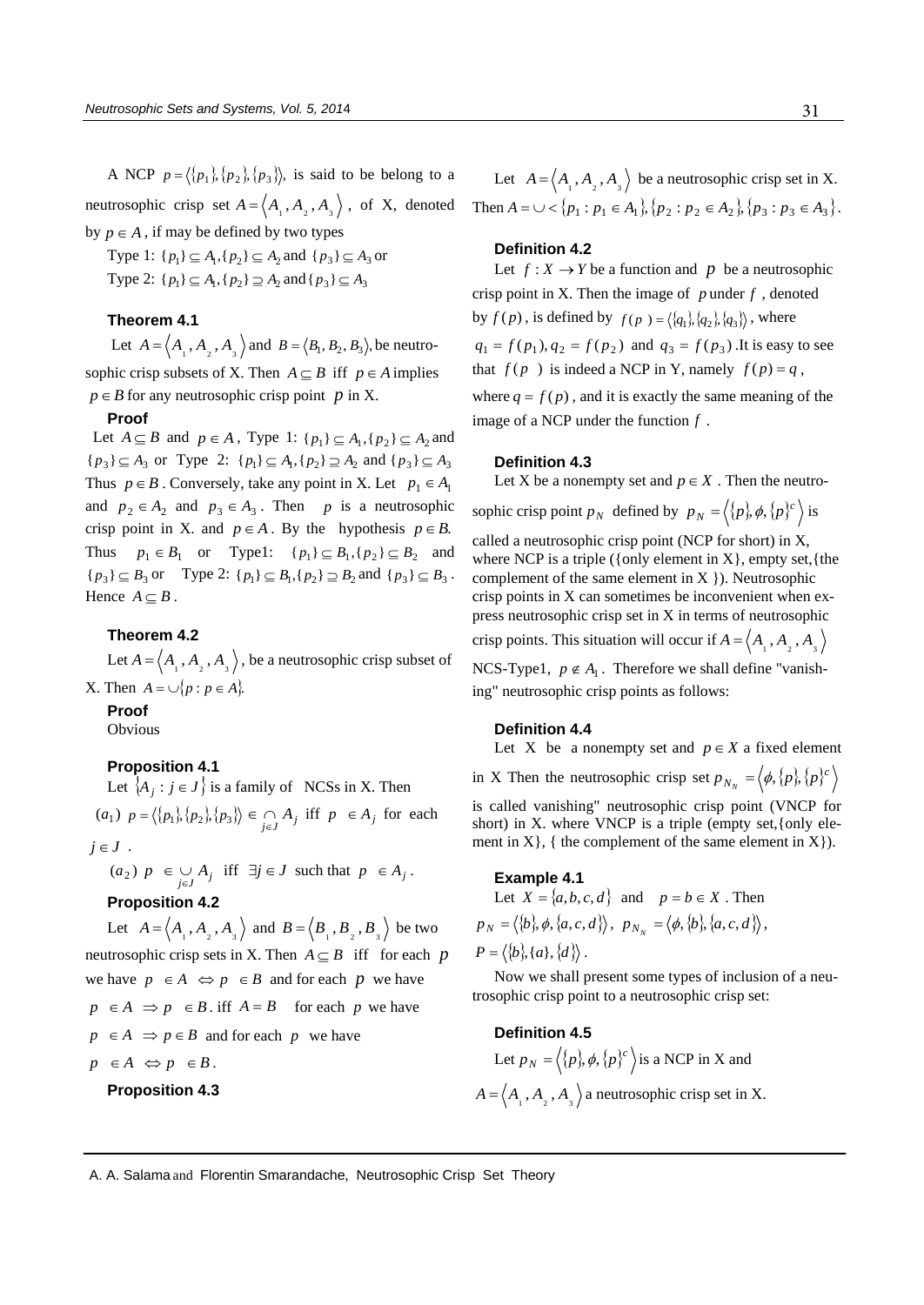(a)  $p_N$  is said to be contained in A ( $p_N \in A$  for short) iff  $p \in A_1$ .

(b)  $p_{NN}$  be VNCP in X and  $A = \langle A_1, A_2, A_3 \rangle$  a neutrosophic crisp set in X. Then  $p_{NN}$  is said to be contained in  $A$  ( $p_{N_N} \in A$  for short) iff  $p \notin A_3$ .

#### **Remark 4.2**

 $p_N$  and  $p_{NN}$  are NCS-Type1

### **Proposition 4.4**

Let  $\{A_j : j \in J\}$  is a family of NCSs in X. Then  $(a_1)$   $p_N \in \bigcap_{j \in J} A_j$  iff  $p_N \in A_j$  for each  $j \in J$ .

- 
- $(a_2)$   $p_{N_N} \in \bigcap_{j \in J} A_j$  iff  $p_{N_N} \in A_j$  for each  $j \in J$ .
- $(b_1)$   $p_N \in \bigcup_{j \in J} A_j$  iff  $\exists j \in J$  such that  $p_N \in A_j$ .
- (*b*<sub>2</sub>)  $p_{N_N} \in \bigcap_{j \in J} A_j$  iff  $\exists j \in J$  such that  $p_{N_N} \in A_j$ .

#### **Proof**

Straightforward.

### **Proposition 4.5**

Let  $A = \langle A_1, A_2, A_3 \rangle$  and  $B = \langle B_1, B_2, B_3 \rangle$  are two neutrosophic crisp sets in X. Then  $A \subseteq B$  iff for each  $p_N$  we have  $p_N \in A \iff p_N \in B$  and for each  $p_{N_N}$  we have  $p_N \in A \implies p_{N_N} \in B$ .  $A = B$  iff for each  $p_N$  we have  $p_N \in A \implies p_N \in B$  and for each  $p_{N_N}$ we have  $p_{N_N} \in A \iff p_{N_N} \in B$ .

#### **Proof**  Obvious

### **Proposition 4.6**

Let  $A = \langle A_1, A_2, A_3 \rangle$  be a neutrosophic crisp set in X. Let  $A = \langle A_1, A_2, A_3 \rangle$  be a neutrosophic crisp se<br>Then  $A = (\cup \{p_N : p_N \in A\}) \cup (\cup \{p_{NN} : p_{NN} \in A\})$ .

#### **Proof**

It is sufficient to show the following equalities:  $A_1 = (\cup \{p\} : p_N \in A\}) \cup (\cup \{\phi : p_{NN} \in A\}), A_3 = \phi$ It is sufficient to show the following equalities:<br>  $A_1 = (\bigcup \{p\} : p_N \in A\}) \cup (\bigcup \{\phi : p_{NN} \in A\})$ ,  $A_3 = \phi$ <br>
and  $A_3 = (\bigcap \{p\}^c : p_N \in A\}) \cap (\bigcap \{p\}^c : p_{NN} \in A\})$  $P_3 = \left(\bigcap \{p\}^c : p_N \in A\right) \cap \left(\bigcap \{p\}^c : p_{NN} \in A\right)$ which are fairly obvious.

#### **Definition 4.6**

Let  $f: X \to Y$  be a function and  $p_N$  be a nutrosophic crisp point in X. Then the image of  $p_N$  under f, denoted by  $f(p_N)$  is defined by  $f(p_N) = \langle \{q\}, \phi, \{q\}^c \rangle$ where  $q = f(p)$ .

Let  $p_{NN}$  be a VNCP in X. Then the image of  $p_{NN}$ under f, denoted by  $f(p_{NN})$ , is defined by  $f(p_{NN}) = \langle \phi, \{q\}, \{q\}^c \rangle$  where  $q = f(p)$ .

It is easy to see that  $f(p_N)$  is indeed a NCP in Y, namely  $f(p_N) = q_N$  where  $q = f(p)$ , and it is exactly the same meaning of the image of a NCP under he function  $f$  .  $f(p_{NN})$ , is also a VNCP in Y, namely  $f(p_{NN}) = q_{NN}$ , where  $q = f(p)$ .

#### **Proposition 4.7**

 States that any NCS A in X can be written in the form  $A = A \cup A \cup A \atop N \quad NN \quad NNN$ , where  $A = \bigcup \{p_N : p_N \in A\}$ ,  $A = \phi_N$  and  $A \neq \bigcup \{p_{NN} : p_{NN} \in A\}$ . It is easy to show that, if  $A = \langle A_1, A_2, A_3 \rangle$ , then  $A = \langle A_1, \phi, A_1^c \rangle$  $A = \langle A_1, \phi, A_1^c \rangle$  and  $A_{NN} = \langle \phi, A_2, A_3 \rangle$ .

### **Proposition 4.8**

Let  $f: X \to Y$  be a function and  $A = \langle A_1, A_2, A_3 \rangle$  be a neutrosophic crisp set in X. Then we have  $(A) = f(A) \cup f(A) \cup f(A)$  $f(A) = f(A) \cup f(A) \cup f(A)$ .

### **Proof**

This is obvious from  $A = A \cup A \cup A \cup A \cup A \cup N$ 

*N NN NNN*

### **Proposition 4.9**

Let  $A = \langle A_1, A_2, A_3 \rangle$  and  $B = \langle B_1, B_2, B_3 \rangle$  be two neutrosophic crisp sets in X. Then

a)  $A \subseteq B$  iff for each  $p_N$  we have

 $p_N \in A \iff p_N \in B$  and for each  $p_{N_N}$  we have

 $p_N$   $\in A$   $\Rightarrow$   $p_{N_N}$   $\in B$ .

b)  $A = B$  iff for each  $p<sub>N</sub>$  we have

$$
p_N \in A \implies p_N \in B
$$
 and for each  $p_{N_N}$  we

have 
$$
p_{N_N} \in A \iff p_{N_N} \in B
$$
.

**Proof** 

#### Obvious **Proposition 4.10**

Let  $A = \langle A_1, A_2, A_3 \rangle$  be a neutrosophic crisp set in X.<br>  $\text{sn } A = (\bigcup \{p_N : p_N \in A\}) \cup (\bigcup \{p_{NN} : p_{NN} \in A\}).$ 

Then 
$$
A = (\bigcup \{p_N : p_N \in A\}) \cup (\bigcup \{p_{NN} : p_{NN} \in A\}).
$$
  
**Proof**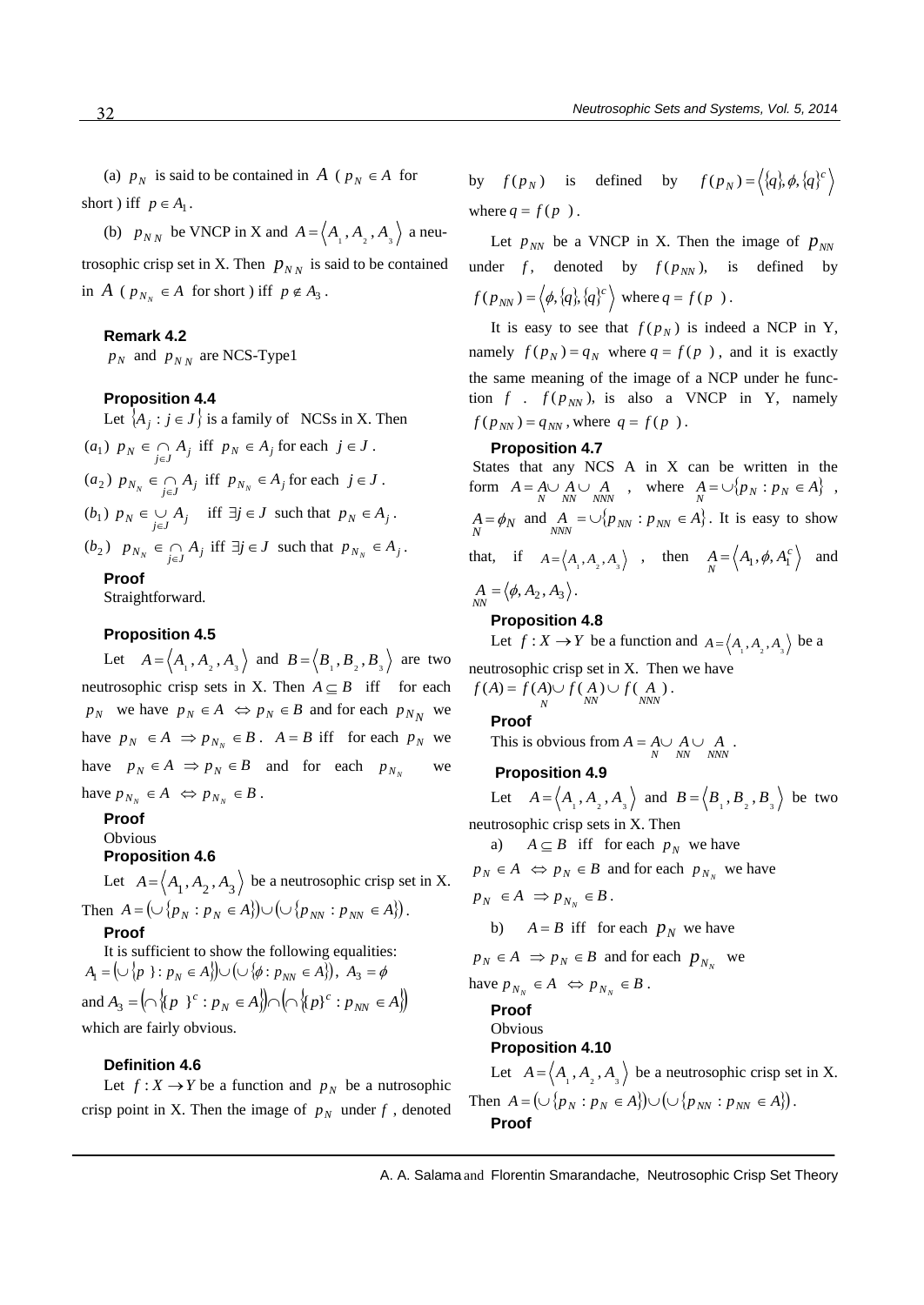It is sufficient to show the following equalities:  $A_1 = (\cup \{p\} : p_N \in A\}) \cup (\cup \{\phi : p_{NN} \in A\}) A_3 = \phi$ It is sufficient to show the following equalities:<br>  $A_1 = \left(\bigcup \{p\} : p_N \in A\right)\right) \cup \left(\bigcup \{\phi : p_{NN} \in A\}\right) A_3 = \phi$ <br>
and  $A_3 = \left(\bigcap \{p\}^c : p_N \in A\right)\right) \cap \left(\bigcap \{p\}^c : p_{NN} \in A\right)$  $c_3 = \left(\bigcap \{p\mid\}^c : p_N \in A\right\} \cap \left(\bigcap \{p\}^c : p_{NN} \in A\right\}\right),$ which are fairly obvious.

 **Definition 4.7** 

Let  $f: X \to Y$  be a function.

(a) Let  $p_N$  be a neutrosophic crisp point in X. Then the image of  $p_N$  under  $f$ , denoted by  $f(p_N)$ , is defined by  $f(p_N) = \langle \{q\}, \phi, \{q\}^c \rangle$ , where  $q = f(p)$ .

(b) Let  $p_{NN}$  be a VNCP in X. Then the image of  $p_{NN}$  under  $f$ , denoted by  $f(p_{NN})$ , is defined by  $f(p_{NN}) = \langle \phi, \{q\}, \{q\}^c \rangle$ , where  $q = f(p)$ . It is easy to see that  $f(p_N)$  is indeed a NCP in Y, namely  $f(p_N) = q_N$ , where  $q = f(p)$ , and it is exactly the same meaning of the image of a NCP under the function  $f \cdot f(p_{NN})$  is also a VNCP in Y, namely  $f(p_{NN}) = q_{NN}$ , where  $q = f(p)$ .

#### **Proposition 4.11**

Any NCS A in X can be written in the form  $A = A \cup A \cup A \atop N \quad NN \quad NNN$ , where  $A = \bigcup \{p_N : p_N \in A\}$ ,  $A = \phi_N$  and  $A \neq \bigcup \{ p_{NN} : p_{NN} \in A \}$ . It is easy to show that, if  $A = \langle A_1, A_2, A_3 \rangle$ , then  $A = \langle x, A_1, \phi, A_1^c \rangle$  $A = \langle x, A_1, \phi, A_1^c \rangle$  and  $A_{NN} = \langle x, \phi, A_2, A_3 \rangle$ .

### **Proposition 4.12**

Let  $f: X \to Y$  be a function and  $A = \langle A_1, A_2, A_3 \rangle$  be a neutrosophic crisp set in X. Then we have  $(A) = f(A) \cup f(A) \cup f(A)$  $f(A) = f(A) \cup f(A) \cup f(A)$ .

*N NN NNN*

### **Proof**

This is obvious from *N NNNNN AAAA* .

#### **5 Neutrosophic Crisp Set Relations**

Here we give the definition relation on neutrosophic crisp sets and study of its properties.

Let X, Y and Z be three crisp nonempty sets

#### **Definition 5.1**

Let X and Y are two non-empty crisp sets and NCSS *A* and *B* in the form  $A = \langle A_1, A_2, A_3 \rangle$  on X,

 $B = \langle B_1, B_2, B_3 \rangle$  on Y. Then

i) The product of two neutrosophic crisp sets A and B is a neutrosophic crisp set  $A \times B$  given by

 $A \times B = \langle A_1 \times B_1, A_2 \times B_2, A_3 \times B_3 \rangle$  on  $X \times Y$ .

ii) We will call a neutrosophic crisp relation  $R \subseteq A \times B$  on the direct product  $X \times Y$ .

The collection of all neutrosophic crisp relations on  $X \times Y$  is denoted as  $NCR(X \times Y)$ 

#### **Definition 5.2**

Let R be a neutrosophic crisp relation on  $X \times Y$ , then the inverse of R is donated by  $R^{-1}$  where  $R \subseteq A \times B$  on  $X \times Y$  then  $R^{-1} \subseteq B \times A$  on  $Y \times X$ .

#### **Example 5.1**

Let  $X = \{a,b,c,d\}$ ,  $A = \langle \{a,b\}, \{c\}, \{d\} \rangle$  and  ${B} = \langle \{a\}, \{c\}, \{d,b\} \rangle$  then the product of two neutrosophic crisp sets given by  $A \times B = \langle \{(a, a), (b, a)\}, \{(c, c)\}, \{(d, d), (d, b)\}\rangle$  and  ${B \times A = \langle \{(a, a), (a, b)\}, \{(c, c)\}, \{(d, d), (b, d)\}\rangle}$ , and  $R_1 = \langle \{(a,a)\}, \{(c,c)\}, \{(d,d)\} \rangle, R_1 \subseteq A \times B \text{ on } X \times X,$  ${R_2} = \langle {(a,b)}, {(c,c)}, {(d,d), (b,d)} \rangle \mid {R_2 \subseteq B \times A \text{ on } X \times X,}$  $R_1^{-1} = \langle \{(a,a)\}, \{(c,c)\}, \{(d,d)\} \rangle \subseteq B \times A$  and

 ${R_2}^{-1} = \langle \{(b,a)\}, \{(c,c)\}, \{(d,d),(d,b)\} \rangle \subseteq B \times A$ . **Example 5.2** 

Let  $X = \{a,b,c,d,e,f\}$ ,  $A = \langle \{a,b,c,d\}, \{e\}, \{f\} \rangle$ ,

 $D = \langle \{a,b\}, \{e,c\}, \{f,d\} \rangle$  be a NCS-Type 2,

$$
B = \langle \{a,b,c\}, \{\phi\}, \{d,e\} \rangle
$$
 be a NCS-Type1.

$$
C = \langle \{a,b\}, \{c,d\}, \{e,f\} \rangle
$$
 be a NCS-Type 3. Then

 ${A \times D} = \langle {(a, a), (a, b), (b, a), (b, b), (b, b), (c, a), (c, b), (d, a), (d, b)}, {(e, e), (e, c)}, {(f, f), (f, d)} \rangle}$  $D \times C = \langle \{(a, a), (a, b), (b, a), (b, b)\}, \{(e, c), (e, d), (c, c), (c, d)\}, \{(f, e), (f, f), (d, e), (d, f)\}\rangle$ We can construct many types of relations on products.

We can define the operations of neutrosophic crisp relation.

#### **Definition 5.3**

Let  $R$  and  $S$  be two neutrosophic crisp relations between X and Y for every  $(x, y) \in X \times Y$  and NCSS A and *B* in the form  $A = \langle A_1, A_2, A_3 \rangle$  on X,  $B = \langle B_1, B_2, B_3 \rangle$  on Y Then we can defined the following operations

- i)  $R \subseteq S$  may be defined as two types
- a) Type1:  $R \subseteq S \Leftrightarrow A_{1_R} \subseteq B_{1_S}, A_2 \subseteq B_2, A_{3R} \supseteq B_{3S}$
- b) Type2:  $R \subseteq S \iff A_{1_R} \subseteq B_{1_S}, A_{2R} \supseteq B_{2S}$ ,

$$
B_{3S} \subseteq A_{3R}
$$

ii)  $R \cup S$  may be defined as two types

a) Type1:  $R \cup S$ 

$$
=\left\langle A_{1R}\cup B_{1S}, A_{2R}\cup B_{2S}, A_{3R}\cap B_{3S}\right\rangle,
$$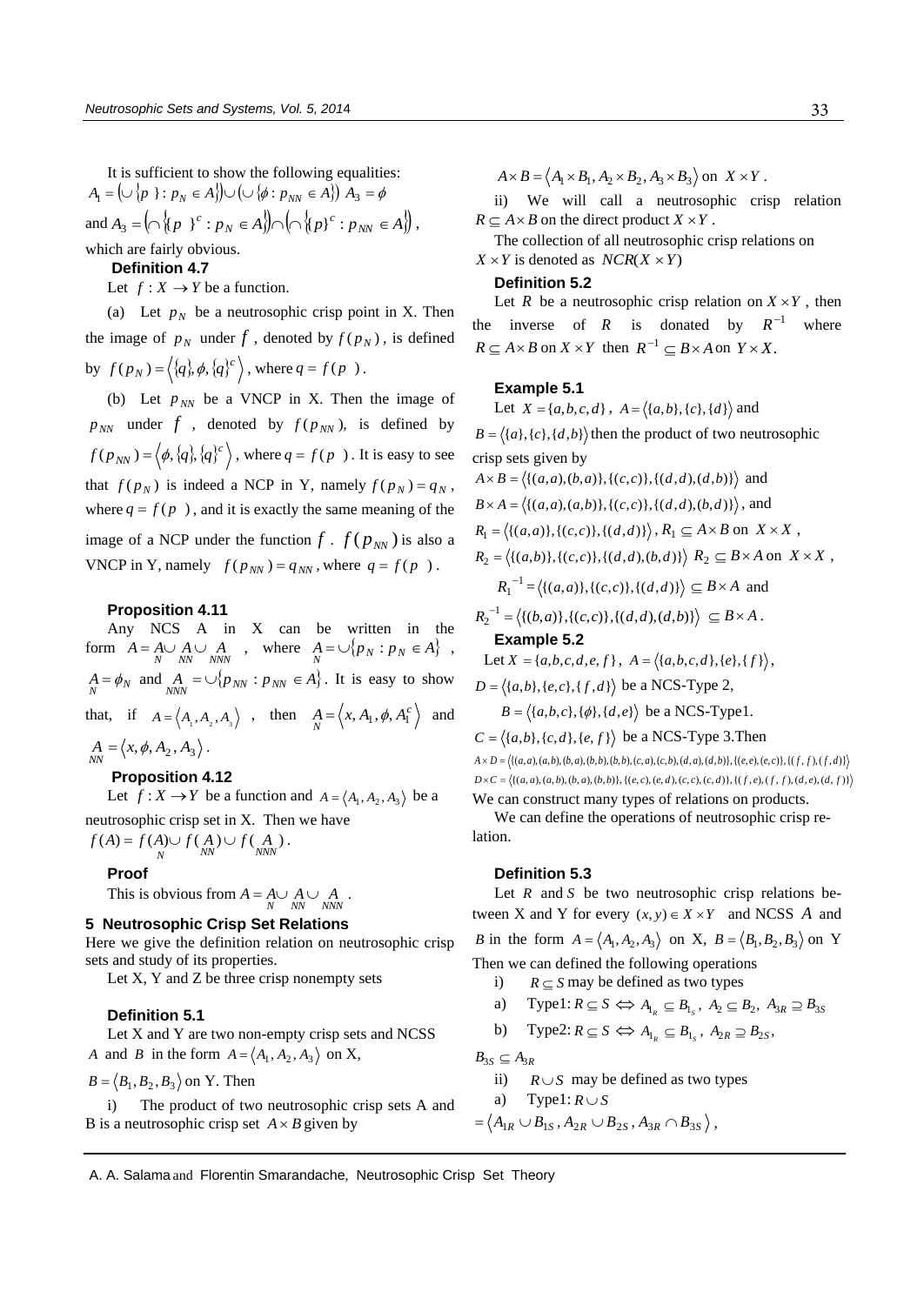b) Type2:

$$
R \cup S = \langle A_{1R} \cup B_{1S}, A_{2R} \cap B_{2S}, A_{3R} \cap B_{3S} \rangle.
$$

- iii)  $R \cap S$  may be defined as two types
- a) Type1:  $R \cap S = \langle A_{1R} \cap B_{1S}, A_{2R} \cup B_{2S}, A_{3R} \cup B_{3S} \rangle$ ,
- b) Type2:
- $R \cap S = \langle A_{1R} \cap B_{1S}, A_{2R} \cap B_{2S}, A_{3R} \cup B_{3S} \rangle$ .

### **Theorem 5.1**

Let  $R$ ,  $S$  and  $Q$  be three neutrosophic crisp relations between X and Y for every  $(x, y) \in X \times Y$ , then

i) 
$$
R \subseteq S \Rightarrow R^{-1} \subseteq S^{-1}
$$
.

ii) 
$$
(R \cup S)^{-1} \Rightarrow R^{-1} \cup S^{-1}
$$
.

- iii)  $(R \cap S)^{-1} \Rightarrow R^{-1} \cap S^{-1}$ .
- iv)  $(R^{-1})^{-1} = R$ .
- (*R* ) = *R*.<br>
(*R* ) = *R* (*S*  $\cup$  *Q*) = (*R*  $\cap$  *S*)  $\cup$  (*R*  $\cap$  *Q*).

v) 
$$
R \cap (S \cup Q) = (R \cap S) \cup (R \cap Q)
$$
.  
\nvi)  $R \cup (S \cap Q) = (R \cup S) \cap (R \cup Q)$ .

vii) If  $S \subseteq R$ ,  $Q \subseteq R$ , then  $S \cup Q \subseteq R$ 

#### **Proof**  Clear

### **Definition 5.4**

The neutrosophic crisp relation  $I \in NCR(X \times X)$ , the neutrosophic crisp relation of identity may be defined as two types

- i) Type1:  $I = \{ \langle [A \times A], \{A \times A\}, \phi \rangle \}$
- ii) Type2:  $I = \{ \langle [A \times A], \phi, \phi \rangle \}$

Now we define two composite relations of neutrosophic crisp sets.

### **Definition 5.5**

Let R be a neutrosophic crisp relation in  $X \times Y$ , and S be a neutrosophic crisp relation in  $Y \times Z$ . Then the composition of  $R$  and  $S$ ,  $R \circ S$  be a neutrosophic crisp relation in  $X \times Z$  as a definition may be defined as two types

i) Type 1:

 $R \circ S \leftrightarrow (R \circ S)(x, z) = \bigcup \{ \langle \{ (A_1 \times B_1)_{R} \cap (A_2 \times B_2)_{S} \} \rangle,$  $\{(A_2 \times B_2)_R \cap (A_2 \times B_2)_S\}, \{(A_3 \times B_3)_R \cap (A_3 \times B_3)_S\}$ . ii) Type 2:  $S(z)(A \vee B) + (A \vee B \vee B)$ 

$$
R \circ S \leftrightarrow (R \circ S)(x, z) = \bigcap \{ \langle \{ (A_1 \times B_1)_R \cup (A_2 \times B_2)_S \} ,
$$

$$
\{(A_2 \times B_2)_R \cup (A_2 \times B_2)_S\}, \{(A_3 \times B_3)_R \cup (A_3 \times B_3)_S\}>.
$$
**Example 5.3**

## Let  $X = \{a, b, c, d\}$ ,  $A = \langle \{a, b\}, \{c\}, \{d\} \rangle$  and

 ${B} = \langle \{a\}, \{c\}, \{d, b\} \rangle$  then the product of two events given by  $A \times B = \langle \{(a, a), (b, a)\}, \{(c, c)\}, \{(d, d), (d, b)\}\rangle$ , and  ${B \times A = \langle \{(a, a), (a, b)\}, \{(c, c)\}, \{(d, d), (b, d)\}\rangle}$ , and

 ${R_1} = \langle {(a,a)}, {(c,c)}, {(d,d)} \rangle, R_1 \subseteq A \times B \text{ on } X \times X ,$  ${R_2} = \langle {(a,b)}, {(c,c)}, {(d,d),(b,d)} \rangle \, R_2 \subseteq B \times A \text{ on } X \times X$ .  ${R_1 \circ R_2 = \bigcup \langle \{(a,a)\} \cap \{(a,b)\}, \{(c,c)\}, \{(d,d)\} \rangle}$  $=\langle \{\phi\}, \{(c, c)\}, \{(d, d)\}\rangle$  and  ${I_{A1}} = \langle {(a,a),(a,b),(b.a)} \rangle, {(a,a),(a,b),(b,a)} \rangle, {\phi} \rangle,$  ${I_{A2}} = \langle {(a,a),(a,b),(b.a)} , {\phi}, {\phi} \rangle$ 

### **Theorem 5.2**

Let  $R$  be a neutrosophic crisp relation in  $X \times Y$ , and  $S$ be a neutrosophic crisp relation

in  $Y \times Z$  then  $(R \circ S)^{-1} = S^{-1} \circ R^{-1}$ .

### **Proof**

Let 
$$
R \subseteq A \times B
$$
 on  $X \times Y$  then  $R^{-1} \subseteq B \times A$ ,

 $S \subseteq B \times D$  on  $Y \times Z$  then  $S^{-1} \subseteq D \times B$ , from Definition 5.4 and similarly we can  $I_{(R \circ S)^{-1}}(x, z) = I_{S^{-1}}(x, z)$  and  $I_{R^{-1}}(x, z)$ then  $(R \circ S)^{-1} = S^{-1} \circ R^{-1}$ 

## **References**

- [1] K. Atanassov, Intuitionistic fuzzy sets, in V. Sgurev, ed., Vii ITKRS Session, Sofia(June 1983 central Sci. and Techn. Library, Bulg. Academy of Sciences, (1983).
- [2] K. Atanassov, Intuitionistic fuzzy sets, Fuzzy Sets and Systems,(1986)pp2087-2096.
- [3] K. Atanassov, Review and new result on intuitionistic fuzzy sets, preprint IM-MFAIS, Sofia, (1988)pp1-88.
- [4] A. A. Salama and S. A. Alblowi, Intuitionistic Fuzzy Ideals Topological Spaces, Advances in Fuzzy Mathematics, 7(1),(2012)pp51- 60.
- [5] A.A. Salama, Haithem A. El-Ghareeb, Ayman. M. Maine and Florentin Smarandache. Introduction to Develop Some Software Programs for dealing with Neutrosophic Sets, Neutrosophic Sets and Systems, Vol.(3), (2014)pp51-52.
- [6] A. A. Salama, Florentin Smarandache and Valeri Kroumov. Neutrosophic Closed Set and Neutrosophic Continuous Functions, Neutrosophic Sets and Systems, Vol.(4), (2014)pp4-8.
- [7] A. A. Salama , Florentin Smarandache and S. A. Alblowi, New Neutrosophic Crisp Topological Concepts, Neutrosophic Sets and Systems,Vol(4), (2014)pp50-54.
- [8] A.A. Salama and S.A. Alblowi, Generalized Neutrosophic Set and Generalized Neutrousophic Topological Spaces Journal computer Sci. Engineering, Vol. (2) No. (7), (2012) pp129-132.
- [9] A.A. Salama and S.A. Alblowi, Neutrosophic set and neutrosophic topological space, ISOR J. Math. Vol.(3), Issue (4), (2012)pp31-35
- [10] A.A. Salama, and H.Elagamy, Neutrosophic Filters, International Journal of Computer Science Engineering and In-